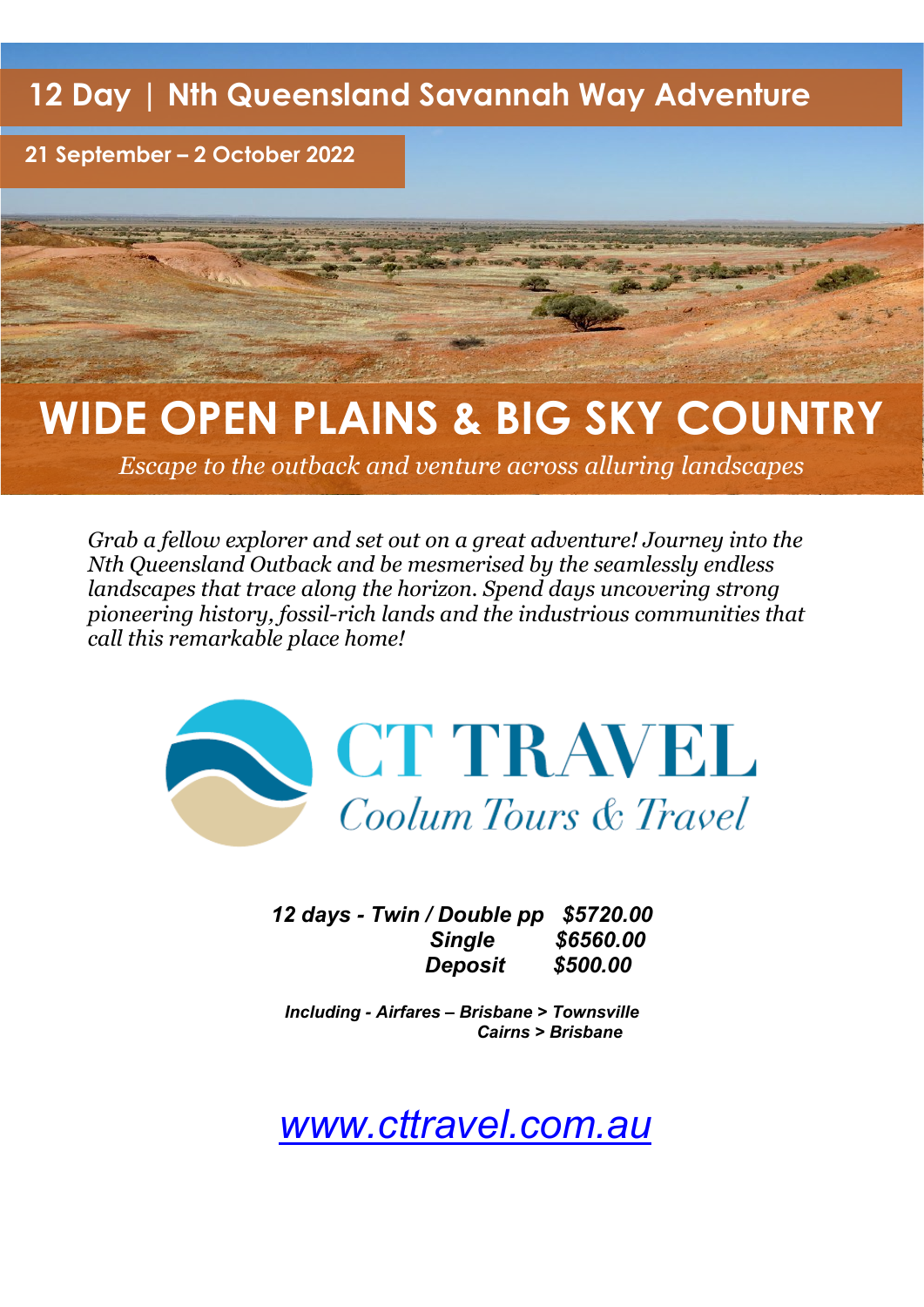Breakfast and dinner at hotel | lunch at the Outback at Isa Complex

### DAY 1: (D) TOWNSVILLE TO CHARTERS TOWERS WEDGED Wednesday 21 September 2022

Those travelling from the Sunshine Coast will be transferred to the Brisbane airport and meet up with fellow travelers from Brisbane for the flight to Townsville.

Welcome to Townsville. -- We meet our coach captain at the airport ready for the adventure ahead. Heading west to **Charters Towers** we set out to uncover the far-reaching landscapes and welcoming communities of the Queensland Outback.

> 2 nights | Cattleman's Rest Motor Inn, Charters Towers | 07 4787 3555 Dinner at the hotel

### DAY 2: (BLD) LONGHORNS & GOLD HISTORY Thursday 22 September 2022

Be ready with your cowboy hats and boots as we visit the legendary Texas Longhorns! Our Safari Tour introduces us to the longhorns before a camp oven damper and billy tea, served from the genuine cowboy chuck wagon. Our morning also includes a Gallery of Horns museum tour and a **BBQ lunch**. After a special morning of discovery, we head back into town to be treated to a personalised town tour. Our knowledgeable guide uncovers many significant sites and facts about the glittering town's history. We also experience the Venus Gold Battery for a real insight into the gold rush era. Following our touch of gold fever, we return to the hotel for dinner.

Breakfast and dinner at motel | lunch at Texas Longhorns

### DAY 3: (BLD) CHARTERS TOWERS TO RICHMOND FRIDAY 3: (BLD) CHARTERS TOWERS TO RICHMOND

Departing Charters Towers, we swap Gold for Dinosaurs! Once in Richmond we have lunch and a guided tour of the Kronosaurus Korner Complex. Stepping back a million years, our guide will lead us on a prehistoric journey through the numerous displays that showcase the fossils found in the once known Cretaceous Inland Sea.

> 1 night Ammonite Inn Motel | 07 4741 3932 Breakfast and dinner at hotel | lunch in Richmond

### DAY 4: (BLD) RICHMOND TO CLONCURRY SATURDAY Saturday 24 September 2022

Travelling across this great land, we find ourselves watching the seamless horizon of the outback roll by as we drive through Julia Creek towards the birthplace of the Royal Flying Doctor Service, Cloncurry. After enjoying our picnic lunches we visit John Flynn Place Museum. Uncover the story of John Flynn who dedicated his life to overcome isolation in the outback by bringing communication, education and health to remote Australia. The museum commemorates the committed people who devoted their lives to the RFDS and John Flynn's vision to improve quality of life for rural Australians. We check into our accommodation at the Gidgee Inn Motel and relax.

> 2 nights Gidgee Inn Motel - Cloncurry | 07 4742 1599 Breakfast and dinner at hotel | picnic lunch

### DAY 5: (BLD) DISCOVER MOUNT ISA Sunday 25 September 2022

Good morning travellers! We spend today getting to know the lively outback town of **Mount Isa**. Arriving at the Outback at Isa complex we head underground on the thrilling Hard Times Mine Tour, letting our guide light the way as we descend to the tunnels in the Alamac cage. Wearing protective clothing, including a miner's cap and lamp, our guide will offer a real insight into a miner's life underground. Back on top soil you are treated to lunch and a 'one-stop shop' offering exciting and diverse activities, from the fascinating Laboratory Tours at the Riversleigh Fossil Centre, to the inspiring gallery exhibits. After a wonderful day unveiling the secrets of Mount Isa we return to Cloncurry.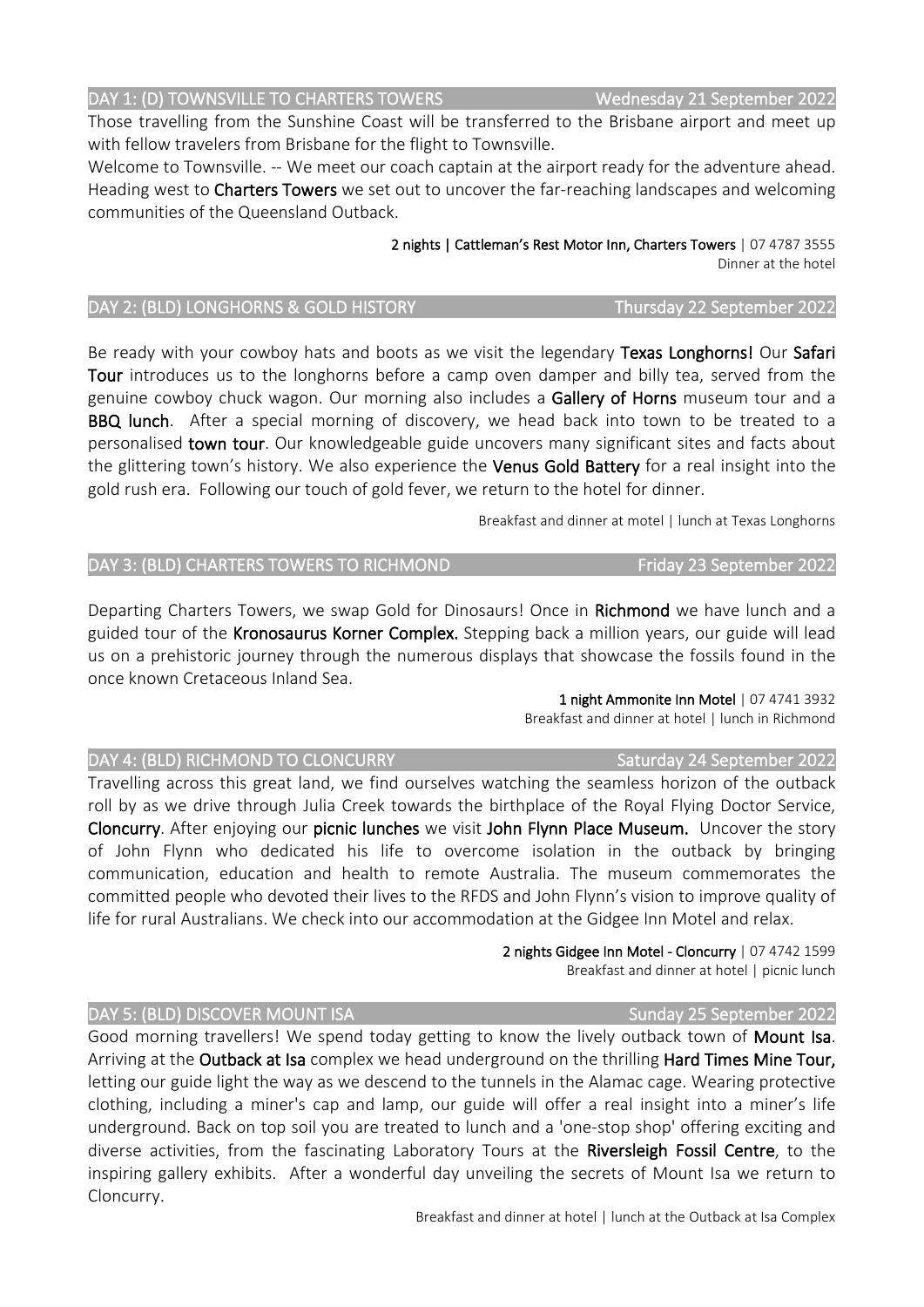We are back on the road again this morning. We head north to the Burke & Wills Road House where we stop for an early lunch. Keeping an eye out for wildlife along the way, we take in the expanse of this rarely seen and unique part of the Australian outback before arriving into Karumba. Tonight, we dine at the Sunset Tavern, a wonderful spot to enjoy dinner while chatting amongst ourselves about the adventure we've had thus far!

> 2 nights End of the Road Motel - Karumba| 07 4745 9599 Breakfast at motel | Lunch at roadhouse | Dinner at Tavern

### DAY 7: (BLD) EXPLORING KARUMBA TUESDAY TUESday 27 September 2022

A relaxed morning before visiting the Barramundi Discovery Centre. Enjoying morning tea here, you'll then meet your guide who will unveil the life cycle of Barramundi. Be wowed by the diverse range of leather products made from barramundi, sea snake and much more. Take an opportunity to taste some of the 'swimming locals' at Ash's @ the Point Café before returning to the hotel. The afternoon is at leisure before a very special evening. Make sure you have packed your camera, as you board the Crab & Croc Cruise. Watch the sky turn into fire upon the reflective waters, while sipping on a glass of wine with nibbles. Return to the hotel for a light dinner before a good night's rest.

Breakfast and dinner at motel | lunch at Ash's @ the Point Café

We make our way to Normanton to board the Gulflander to Critters Camp. This nostalgic rail journey takes us from wetlands and grasslands to savannah 'from nowhere to nowhere'! En-route, our guide will keep us entertained with trivia and amusing stories of colourful local characters. Back on the open road with the coach we head to Croydon, an old gold mining town once the biggest in the Gulf. Just after Georgetown, we leave the main road for Forsayth. 45kms further on is Cobbold Gorge, situated on Robin Hood Cattle Station. The station lies within the rugged sandstone formations that dominate the local area, deep in the heart of the Gulf Savannah region of Far North Queensland. Settle into the comfortable, air-conditioned cabins and relax into this outback oasis before dinner.

Today we immerse ourselves in the natural wonder of this truly unique part of the outback and explore the remarkable Cobbold Gorge. Grasp the uniqueness of the narrow gorge with its majestic and sheer walls aboard a custom-made, electric powered boat. Gliding along in almost eerie silence, you'll find yourself keeping an eye out for the resident freshwater crocodiles. This will be an unforgettable highlight of your trip! We return to the Village for lunch before our next adventure. Ever wondered about life on a working cattle station? There is no better opportunity to get a taste of outback Queensland than from an insider's view of Robin Hood Station. After a special day

2 nights Cobbold Gorge Camping Village | 07 4062 5470 Breakfast and dinner at motel | lunch in Croydon

exploring this truly unique part of the Australia we retire to our rooms after dinner. Breakfast and dinner at motel | lunch at Cobbold Gorge Camping Village

### DAY 8: (BLD) THE GULFLANDER TO A NATURAL WONDER Wednesday 28 September 2022

DAY 9: (BLD) EXPLORING COBBOLD GORGE Thursday 29 September 2022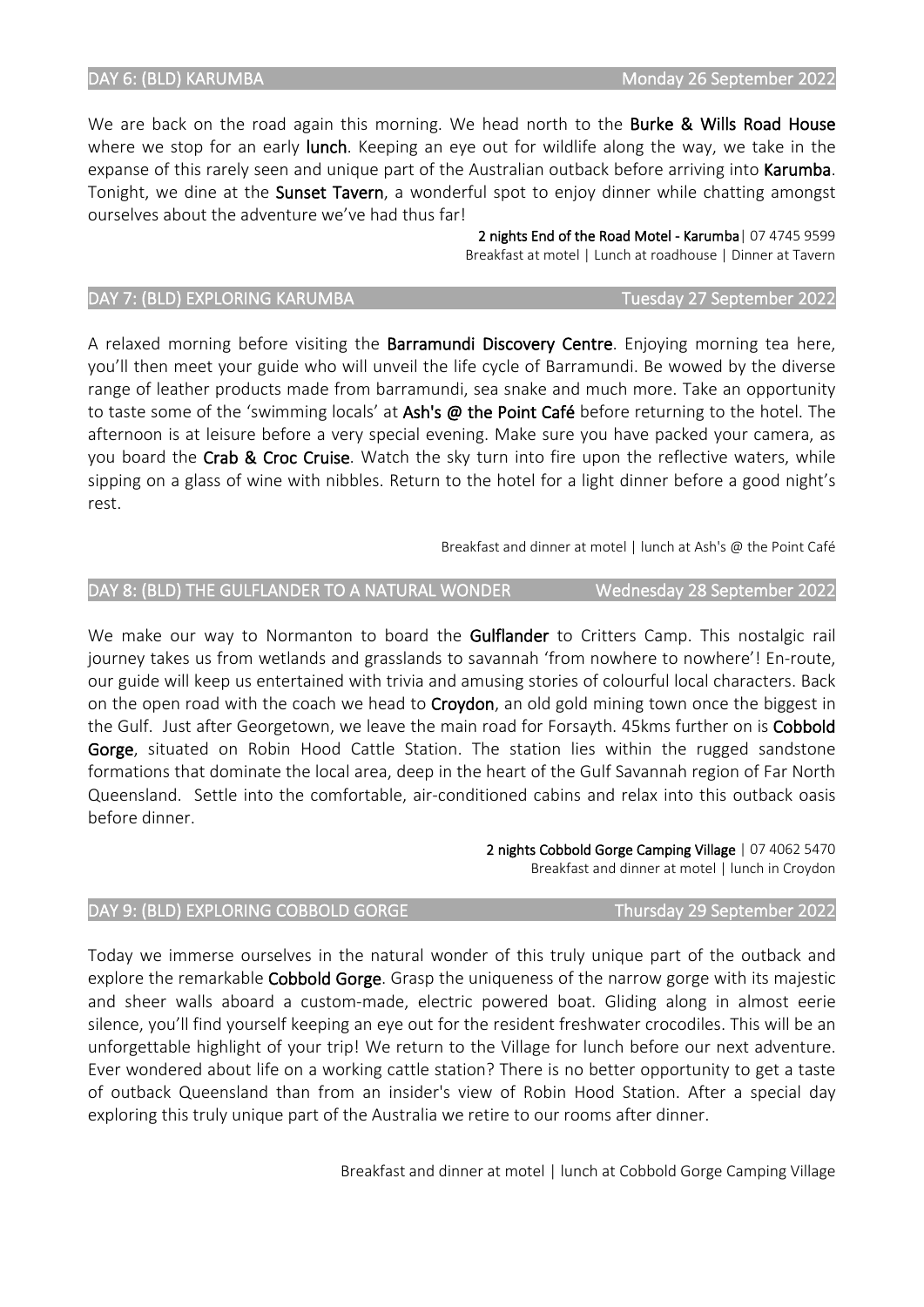### DAY 10: (BLD) MOUNT SUPRISE FRIDAY 10: (BLD) MOUNT SUPRISE

Early this morning we farewell Cobbold Gorge and head to the Undara National Park. Arriving at the Lava Lodge, set in pristine tropical Savannah woodlands, we enjoy lunch and time to settle in before our afternoon tour. Out on a personal Archway Explorer Tour, your Savannah Guide draws your attention to interesting environmental, geological and historical features before reaching the Lava Tubes. Formed over a million years ago, they are oldest standing and best-preserved system found anywhere in the world. We then return for dinner and a well deserve rest.

> 1 night Undara Lava Lodge | 07 4097 1940 Breakfast, lunch and dinner at motel

### DAY 11: (BD) ARID OUTBACK TO TRINITY INLET CRUISE Saturday 1 October 2022

Today is our final full day on tour, to which we shall end our adventure across this great land by witnessing some wonderfully green scenery. Enjoying comfort stops along the way we head straight to Cairns. Mid afternoon we check into our accommodation and freshen up for the special evening ahead. As the night takes hold, we'll board the **Spirit of Cairns** for a magical cruise along the Trinity Inlet. Enjoying dinner on the glistening water, it will be a dazzling end to our wonderful tour.

> 1 night Pullman International, Cairns | 07 4031 1300 Breakfast and dinner at hotel | lunch at own arrangements

DAY 12: (B) HOMEWARD BOUND SUNDAY SUNDAY 12: (B) HOMEWARD BOUND

What an astounding **Queensland Outback Adventure** experienced over the past 12 days! You have achieved a remarkable feat traveling this vast yet rewarding countryside, spending your days discovering spectacular gorges and picturesque waterways; uncovering unique pioneering history, fossil rich lands and meeting the industrious locals who call this place home. You will now board your flight and arrive home with many everlasting memories to share. On Arrival at the Brisbane Airport, Sunshine Coast passengers will be transferred home.

Breakfast at hotel

*The itinerary may be subject to change without notice. Whilst every effort is made to adhere to the itinerary as provided, CT Travel reserves the right to alter the touring and attractions as dictated by circumstances and conditions outside the company's control. Alterations may be made to ensure the smooth running of the tour. Every attempt will be made to ensure alterations do not adversely affect the operation of the tour. CT Travel will not be held responsible for weather-based cancellations, or those closures made at a venue's discretion*.